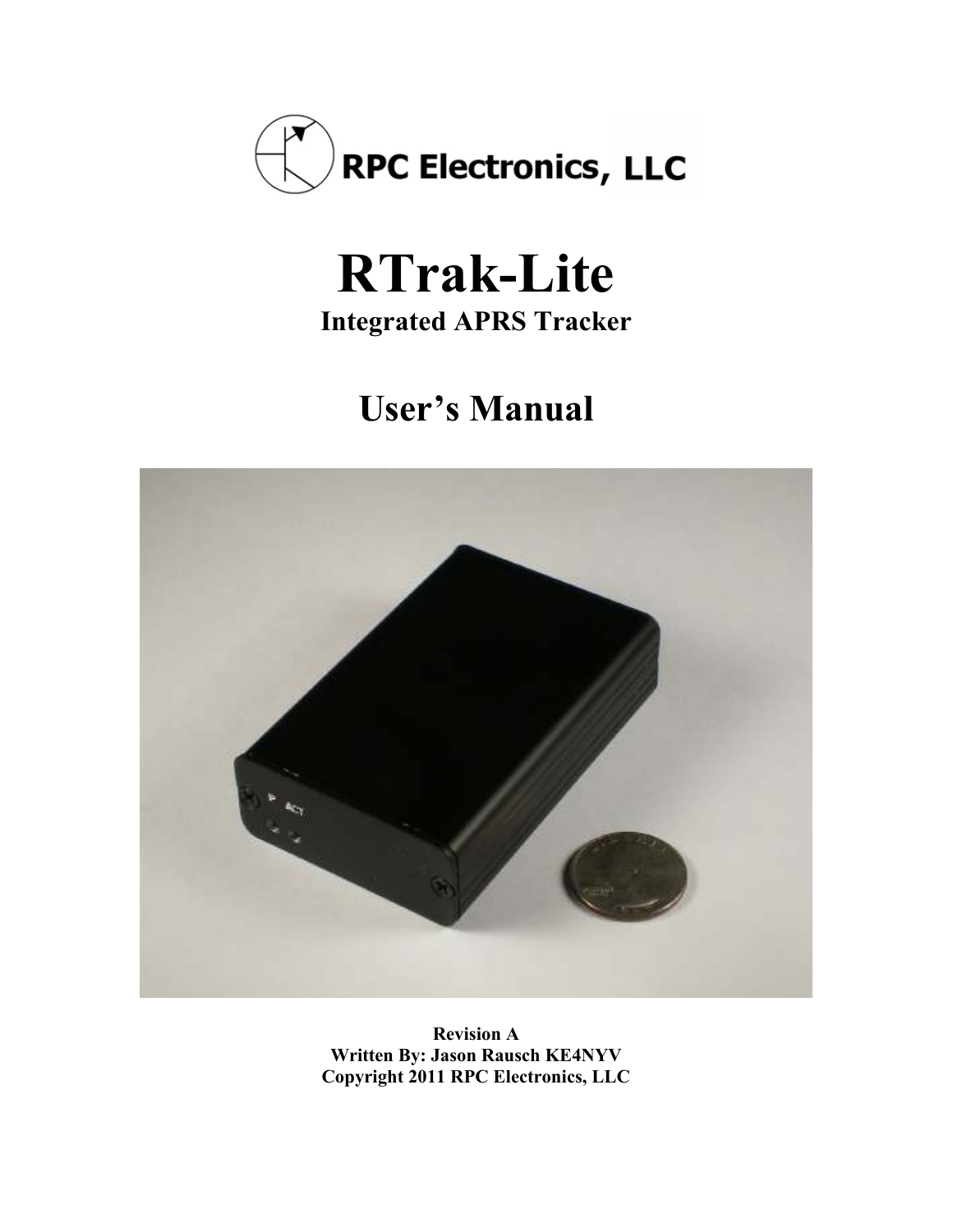### **Table of Contents**

- **1. Introduction and Acknowledgments**
- **2. Package Contents**
- **3. Device Overview and Specifications**
- **4. Connections**
- **5. Getting Started**
- **6. Basic APRS Programming** 
	- **Callsign**
	- **Icon**
	- **APRS Path**
	- **Beacon Rate**
- **7. Major Component Specifications** 
	- **OpenTracker 1+**
	- **M%5010HS GPS Chipset**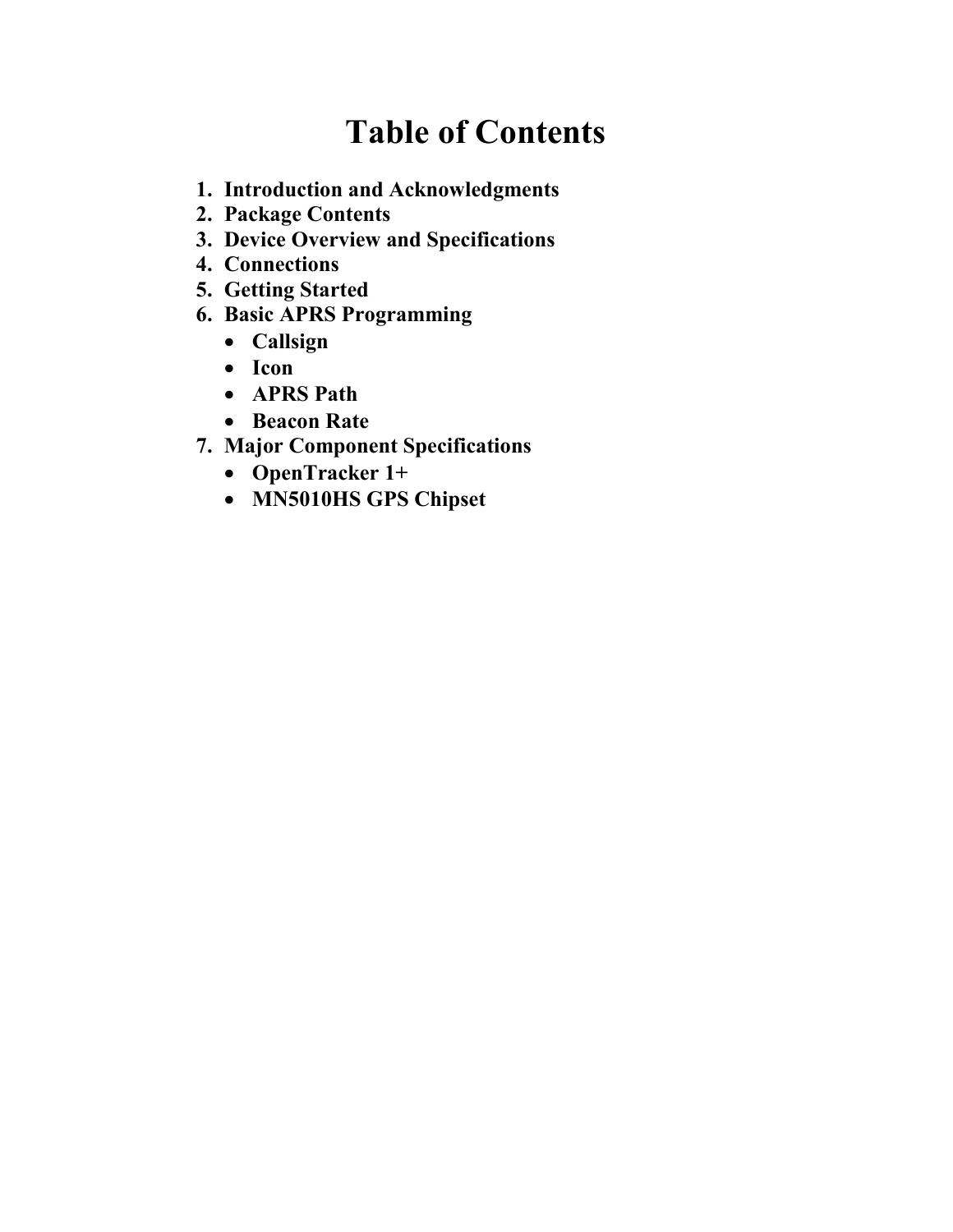### **Introduction**

Thank you for purchasing an RTrak-Lite! We are pleased that you have decided to make it part of your amateur radio equipment and hope that it will serve you well for many years to come. Please take some time to read through this manual and familiarize yourself with the functions of your new RTrak-Lite and how to operate it properly.

### **Acknowledgments**

Special thanks to the following people for helping make the RTrak-Lite possible:

Scott Miller N1VG Shaena Hicks KI4UDD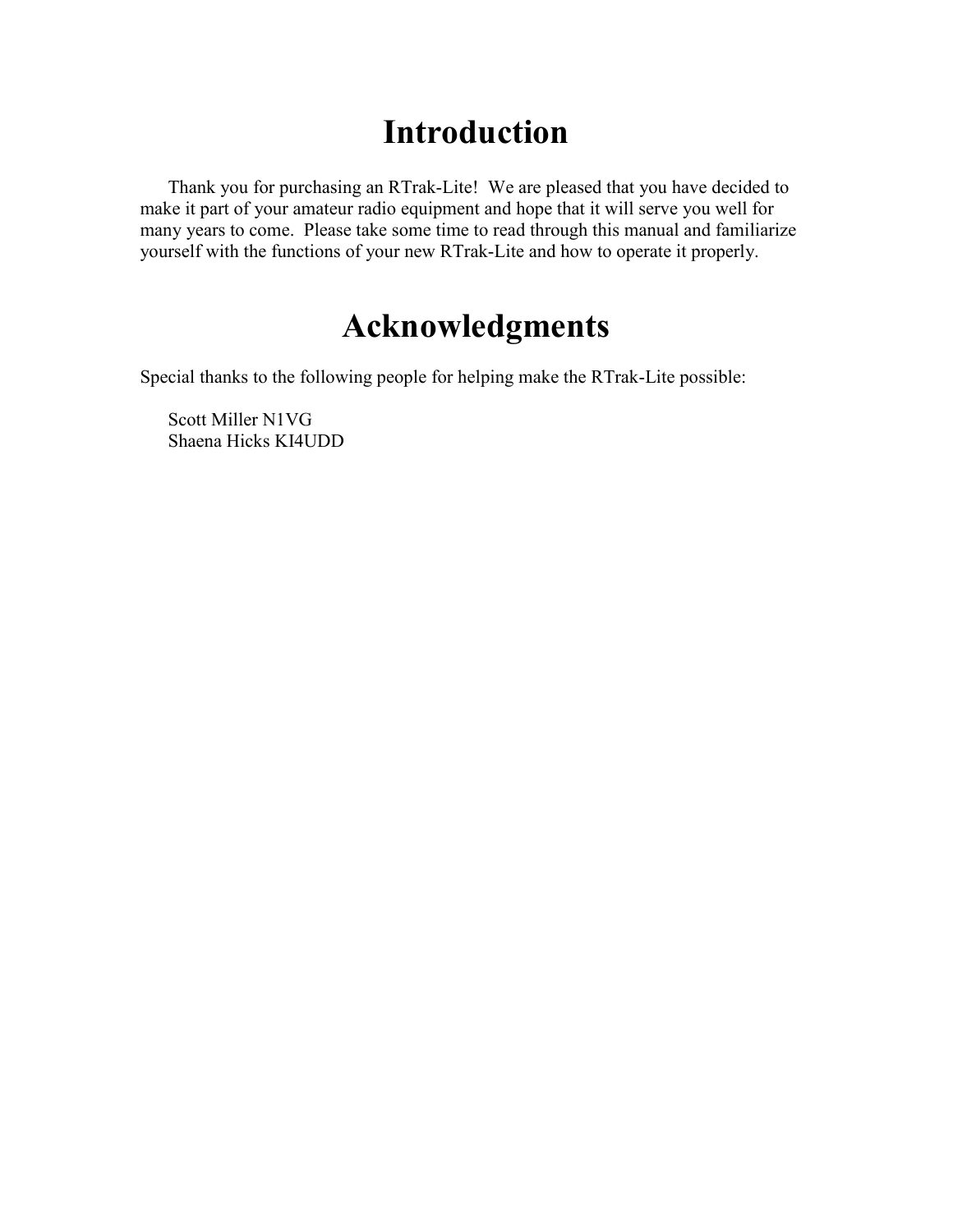### **Package Contents**

• Your new RTrak-Lite comes with everything required to get started, minus the radio, antenna and computer for initial programming.

#### **Included Items:**

- RTrak-Lite APRS Tracker
- Active GPS Patch Antenna
- 12VDC Lighter Power Cable
- DB9 Serial to 2.5mm Stereo Programming Cable
- CD Containing this manual and specification sheets on key components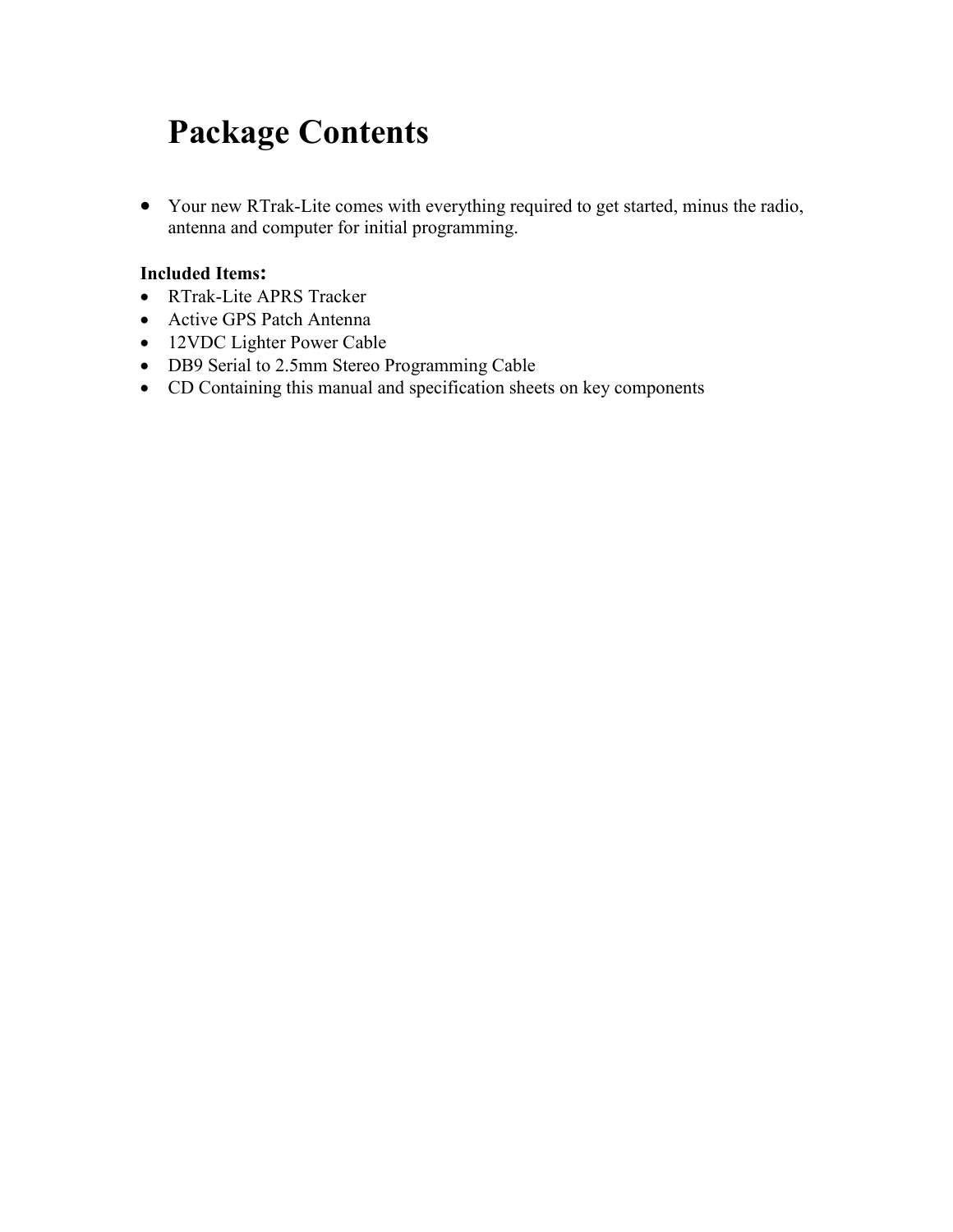### **Device Overview and Specifications**

- The RTrak-Lite is the only model in the RTrak family that does NOT have an internal radio/transmitter. The RTrak-Lite requires the end user to interface it to any VHF/UHF FM radio of their choice. The main advantage to this is the ability to use a radio with any transmitting power level and have an internal receiver to check for channel activity before transmitting.
- **OpenTracker 1+:** The data modem section of the RTrak-Lite is based on the SMT OpenTracker 1+ platform. The OpenTracker was designed and programmed by Scott Miller N1VG of Argent Data Systems. The OT1+ platform is fully open source and a perfect match for the RTrak-Lite tracker. Firmware upgrades are free for download.

#### **M%5010HS:** The GPS receiving chipset used in the RTrak-Lite. This GPS is a Sirf-Star III receiver with a fast <60 sec cold start lock time, measures only 10mm x 10mm in size and runs on a 5V operating voltage.

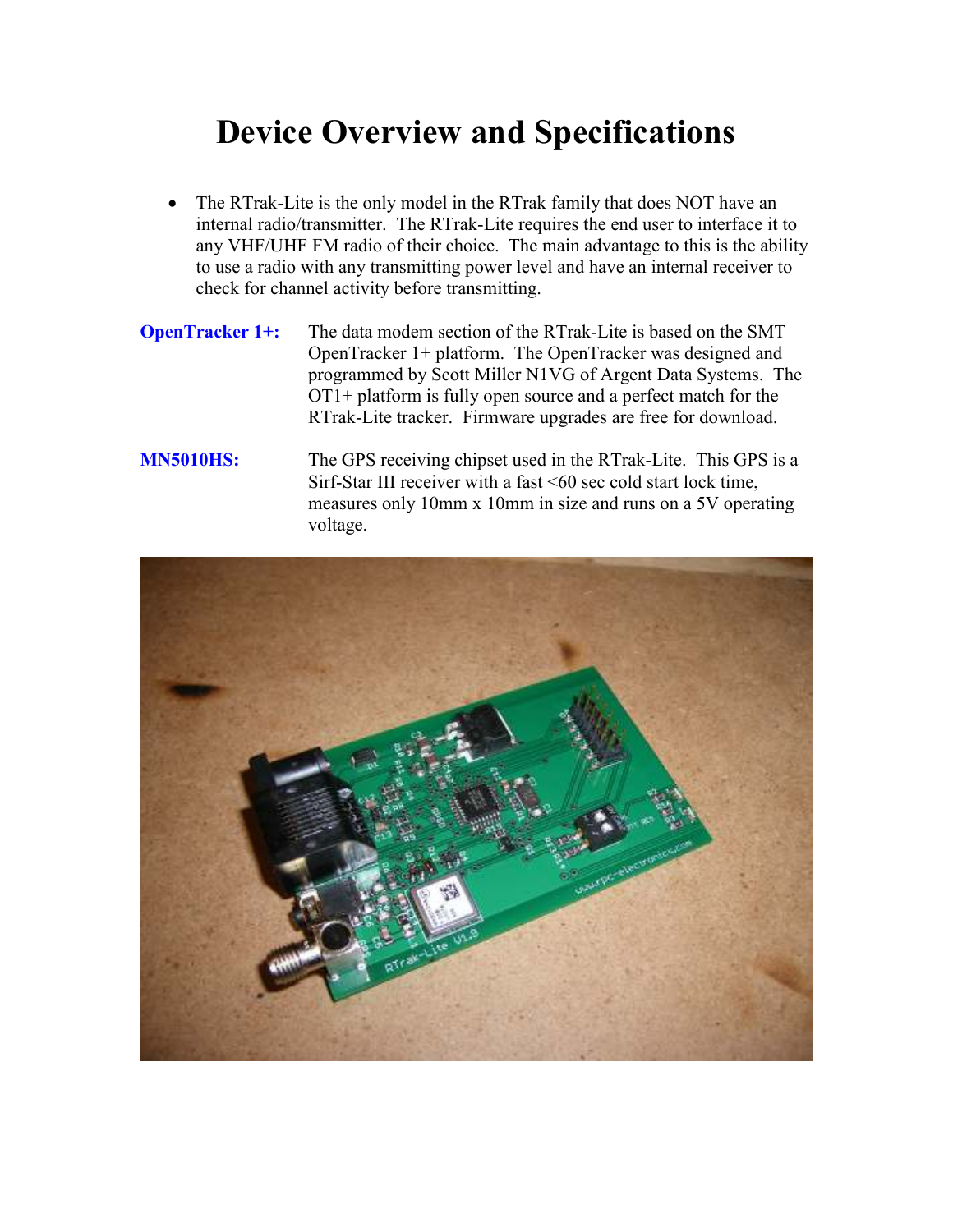### **Connections**

• There are three main connections that will be used any time the RTrak-Lite is in full operating mode: Power, GPS Antenna and Radio.

#### **Power**

The RTrak-Lite can be powered with any 9-20 VDC source. This makes it perfect for use in a vehicle, boat or just about any other mobile form of transportation. The power jack is a standard coaxial 2.1mm I.D. jack with a positive center (tip) polarity

The included lighter cable is perfect for most vehicle applications. In portable or human power applications, such as a bike or hiking, a battery pack may be used to power the tracker. A 12VDC gel cell or similar Lithium-Polymer style battery would be sufficient.

#### **GPS**

The GPS connection is a standard polarity, SMA female RF connector suited to mate with the included GPS active patch antenna. Be sure to tighten antenna connector finger tight. DO NOT use a wrench to torque the connector tight. This is not needed and risks damage to the connector or main RTrak-Lite board.

#### **Radio**

The radio interface is a standard RJ-45 ethernet style connector. All required signals to connect the tracking to any VHF/UHF FM radio are available at this connector. A interfacing cable with a pre-installed RJ-45 connector and bare wire ends is included with the tracker package. For a pinout, please see Appendix A.

#### **Programming Port**

The programming port is a stereo 2.5 mm jack used only when the RTrak-Lite needs to be configured for operation. This is a self-isolating jack that is engaged only when the programming cable is inserted. Failure to remove this cable during normal operation will block GPS data from getting to the on-board OpenTracker. The cable must be removed to restore this internal connection.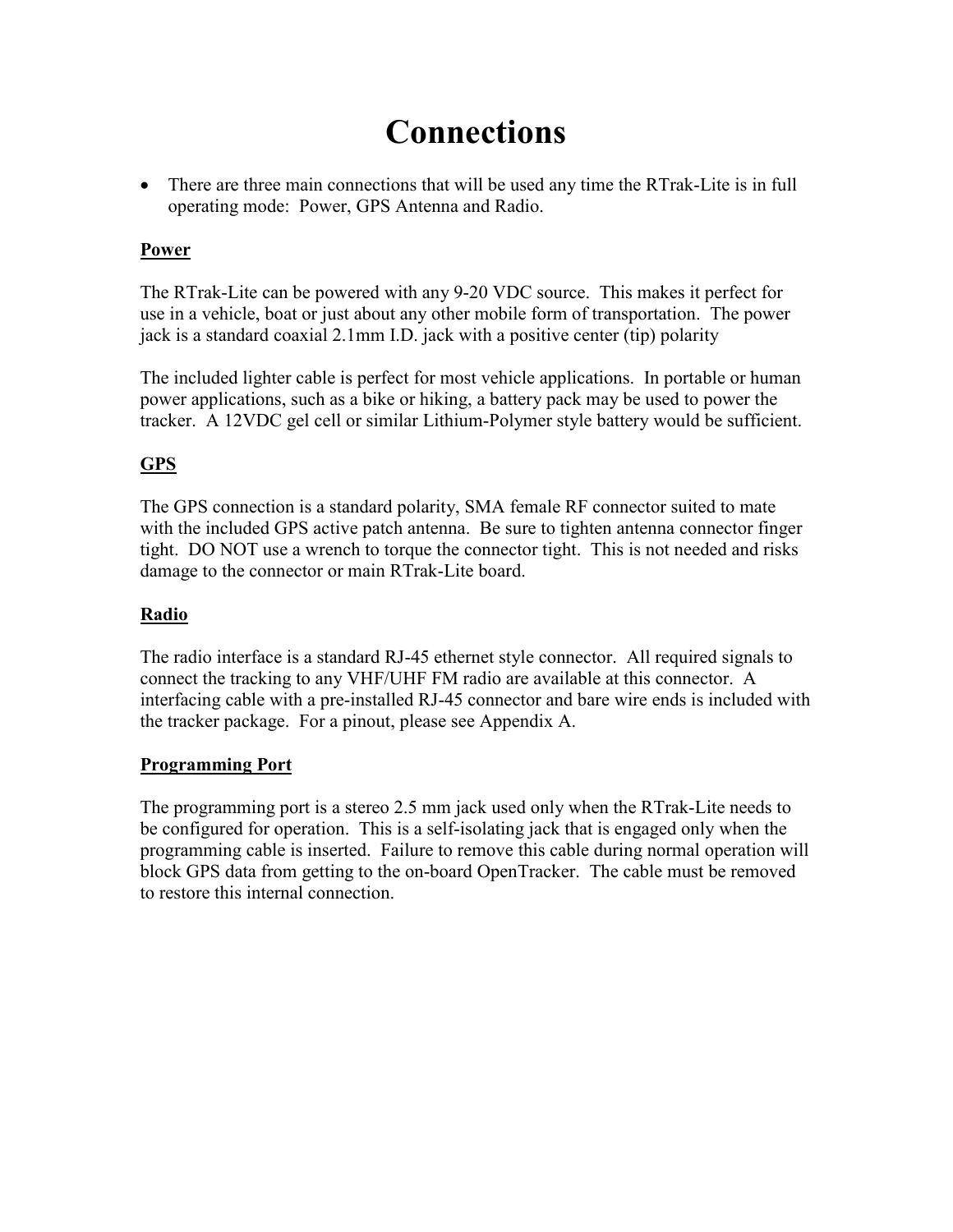#### **Rear Panel**

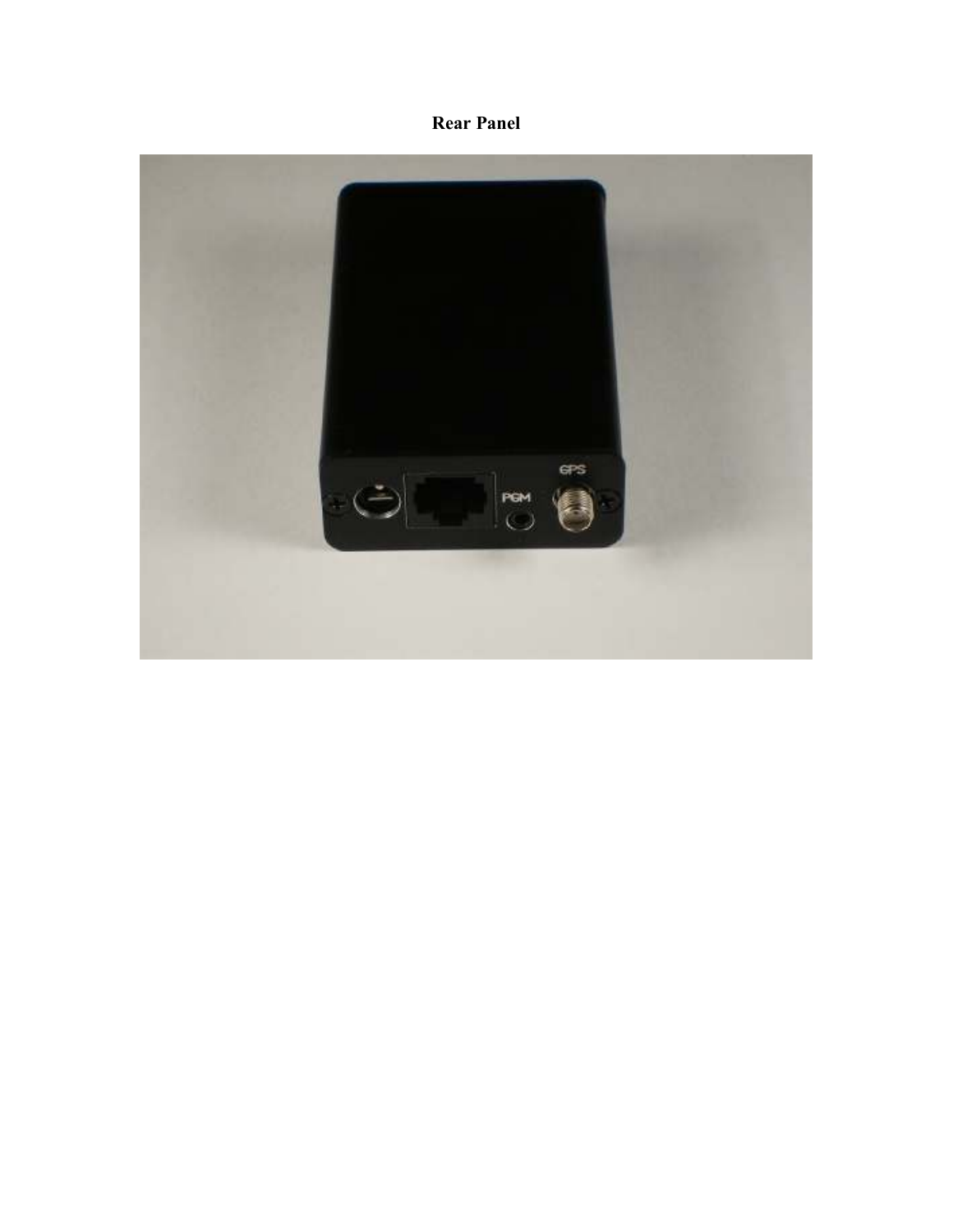### **Getting Started**

- Getting started is easy with the RTrak-Lite.
- 1. Simply connect the included power cable and GPS antenna.
- 2. Install the programming software included on the RTrak-Lite User's CD on any computer with a 9 pin serial port. Note: Some USB>Serial adapters have been reported to work with this software. Use at your own risk.
- 3. Ensure that power to RTrak-Lite is REMOVED.
- 4. Connect the programming cable to the RTrak-Lite's programming port and the computer's serial port.
- 5. Plug power into the RTrak-Lite.
- 6. Start up the RTrak programming software: rtrak-prog.exe. You will see a window like this:

| Select serial port:   |                                    |            |                    |         |
|-----------------------|------------------------------------|------------|--------------------|---------|
| $G$ COM1              | $C$ COM2                           | COM3<br>t. | COM4               | Connect |
| COM5                  | $C$ COM6                           | $C$ COM7   | COM <sub>8</sub>   | Cancel  |
| COM <sub>9</sub><br>c | $C$ COM10                          | $C$ COM11  | COM12<br>o         |         |
|                       | Erase device and load new firmware |            | Disable Turbo<br>ш | Offline |

- 7. Select the appropriate com port and click Connect.
- 8. If the software properly reads the RTrak-Lite, the connect window will close and open up a configuration window containing all of the current settings.
- When you get to this point, proceed with the following page of Basic APRS Programming instructions.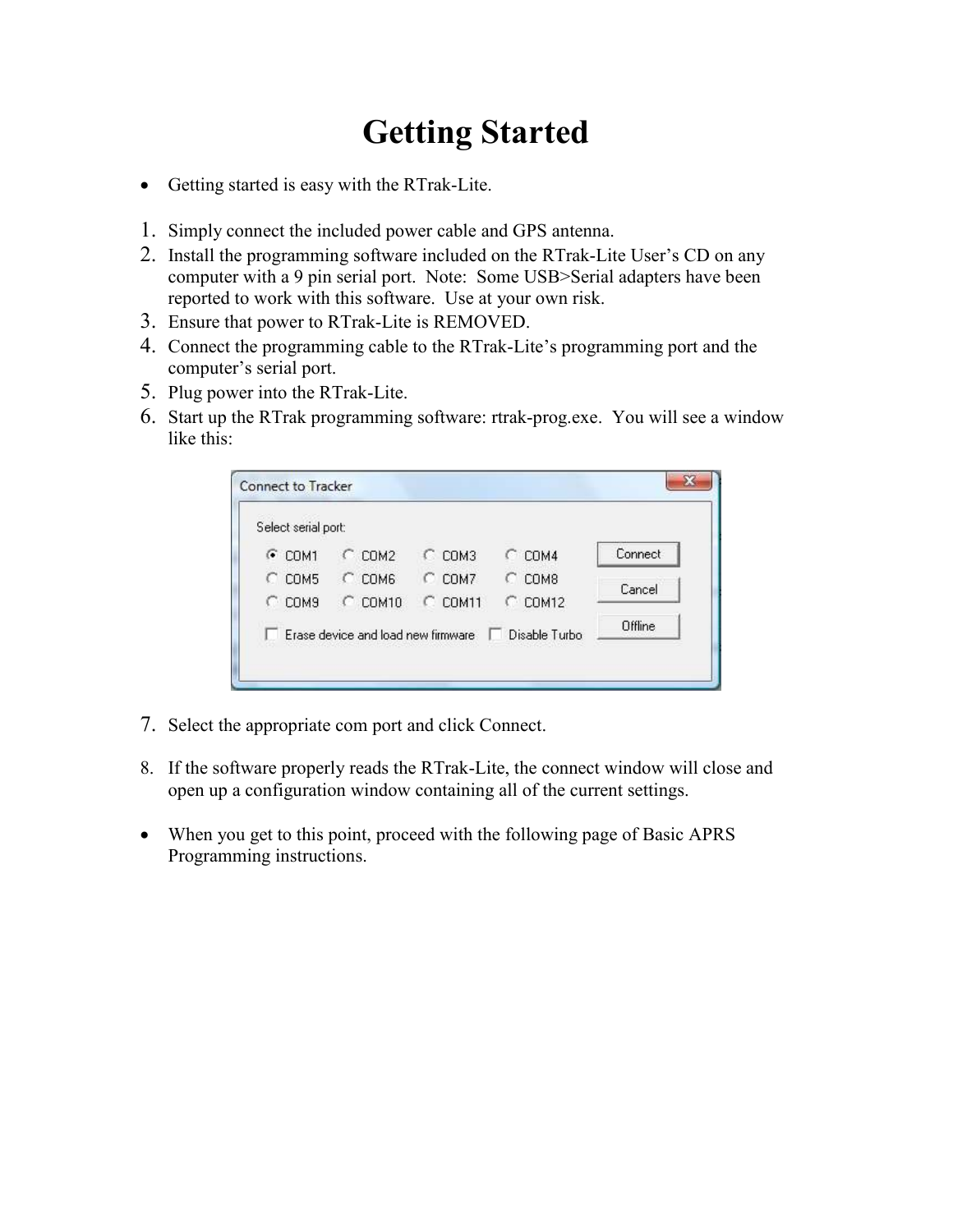### **Basic APRS Programming**

• Callsign: Use your FCC assigned Amateur Radio callsign for this field

Examples: KE4NYV KI4UDD N1VG

• Callsign with SSID: The use of an SSID can aid in the multiple use of a single callsign. The SSID ID will be designated by a dash (-) sign and a number of 1-15. These SSIDs typically have specific meaning, so check with your local APRS users for the SSID that is appropriate for a non-receiving APRS tracker.

Examples: KE4NYV-15 KI4UDD-12 N1VG-9

• Icon: The icon symbol will tell any receiving station what icon to use when displaying your position on an APRS map.

| Car         | 55           | />          |
|-------------|--------------|-------------|
| Truck       | alba         | /k          |
| Van         | e,           | $/\rm{v}$   |
| 18 Wheeler  | <b>Santa</b> | /u          |
| <b>Bike</b> | ರಸ್ತ         | /b          |
| Hiker       |              |             |
| Ambulance   | e.           | /a          |
| Jeep        | الترابط      | $\sqrt{j}$  |
| <b>RV</b>   | RΥ           | /R          |
| Airplane    |              | $^{\prime}$ |
| Boat        |              |             |

#### **Common APRS Icon Symbols**

• Path: The path is used to route your packet as far as you would like it to go, within reason. You want to make your path fall into the guidelines of your local area and that is hard to determine through a manual. This manual will give you some common examples to start with.

Examples: WIDE1-1 WIDE2-2 WIDE1-1,WIDE2-2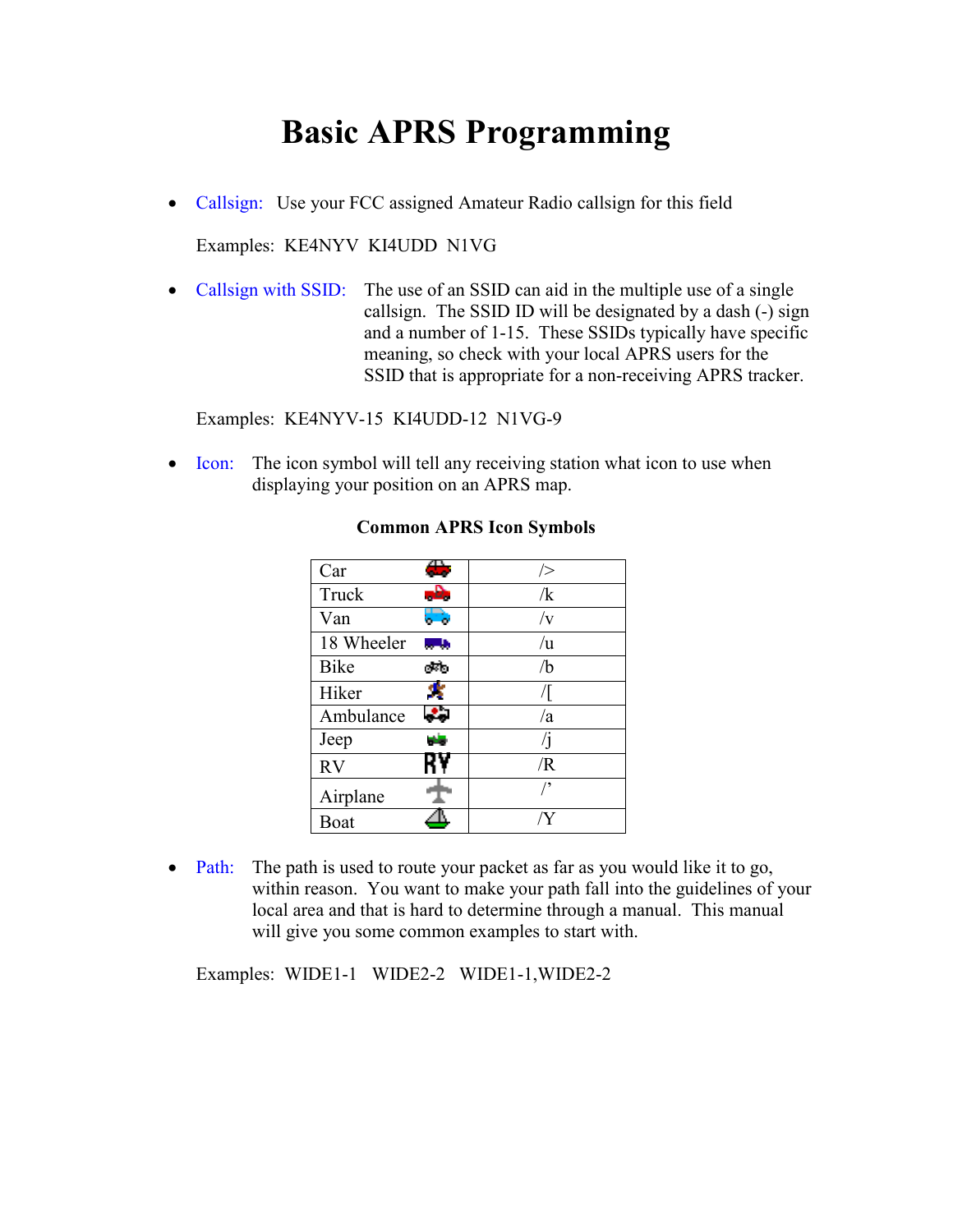- Beacon Rates: The RTrak-Lite is capable of two beacon schemes.
	- 1. Static Beacon This method uses a pure timing scheme to beacon at a constant rate set in programming. This rate cannot be changed unless the configuration software and cable are used to make the change.

The static beacon rate is set in seconds, meaning  $30 = 30$  seconds,  $60 = 1$ minute and so on. A typical static beacon rate is 3-5 minutes.

2. SmartBeaconing<sup>TM</sup> – This method uses the current GPS data to determine when to beacon and how often.

There are two main elements to the SmartBeaconing™ algorithm:

- **Speed-Adjusted Beacon Rate** Depending on your travel speed, the beacon rate is either increased or decreased. When traveling faster, the tracker is covering more ground and beacons more often. When traveling slower or stopped, the beacon rate is less often since it is not moving far or may be sitting still.
- **Cornerpegging** While moving, the SB algorithm is constantly monitoring the heading of travel. When this degree of heading has changed past a certain threshold, it triggers a beacon to indicate either a long steady curve or a direct turn around a corner. The result is a much more defined track.
- After all settings have been made, the last step is to write the configuration back to the RTrak-Lite. Click the "Write" button located in the bottom right of the configuration window. When the software is completed loading the settings, you will be asked to click the "OK!" button. The software returns to the main configuration screen where it can be exited.
- Power down the RTrak-Lite by removing power from the power jack. Remove the programming cable and power the unit back up for normal operation. You are now ready to put your RTrak-Lite into service.
- NOTE: Any additional settings can be found in the OpenTracker manual, included on the RTrak-Lite User's CD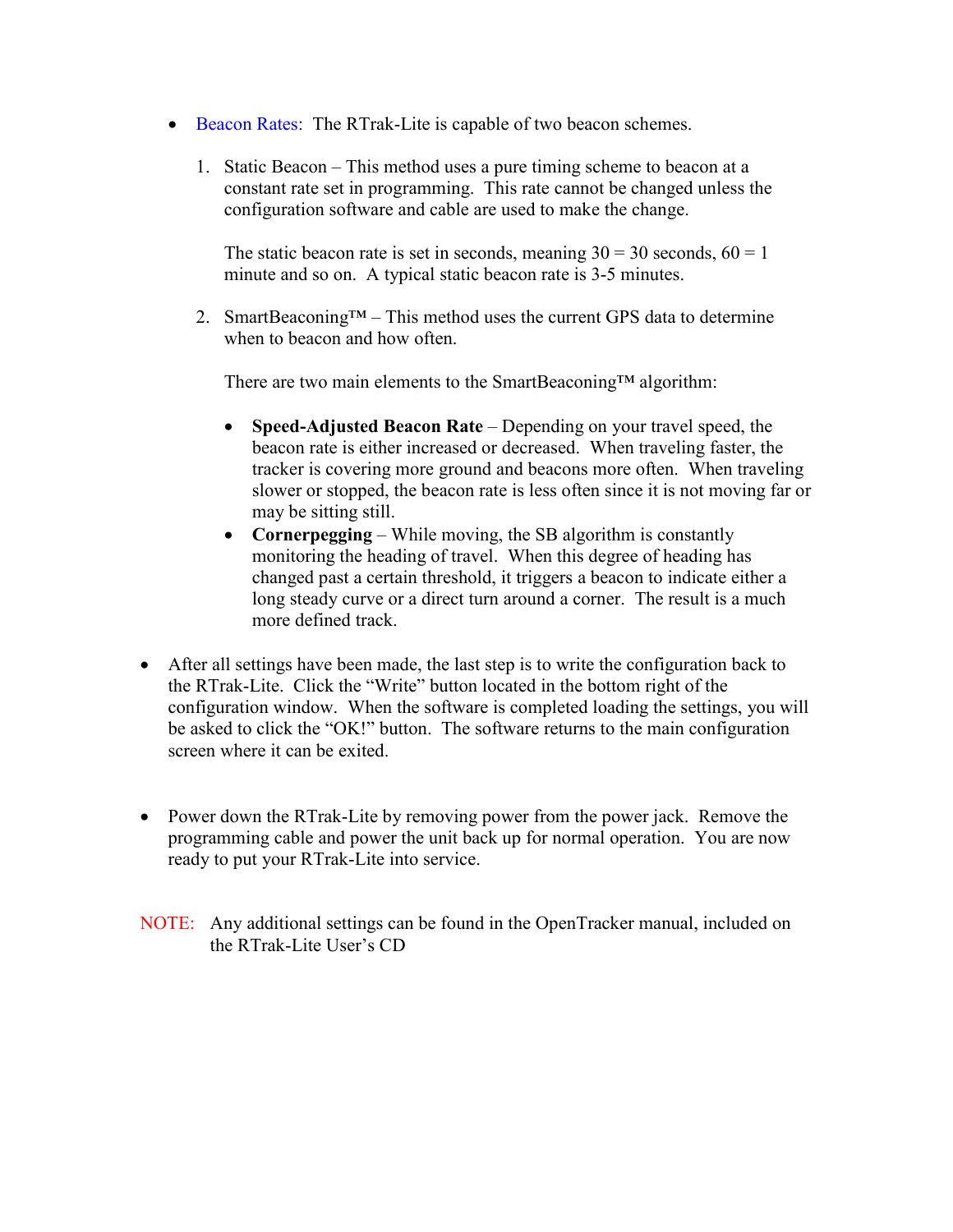### **Major Component Specifications**

- **OpenTracker 1+**<br>• **Operating Voltage** 
	-
	-
	-
	- **GPS Interface** NMEA 4800 bps
- **M%5010HS** 
	- **Receiver Class** Sirf-Star III
	- **Channel** 20
	- **Operating Voltage** 3.25-5.5 VDC
	- **Cold Start Lock Time** >30 Second
	-
	-
	- **Maximum Altitude** 60K Feet
	- **Operating Current** 30 mA

• **Operating Voltage DC 6.5-28V or 5VDC Regulated**<br>• **Operating Current** 8 mA Idle, 20 mA Transmitting • **Operating Current** 8 mA Idle, 20 mA Transmitting • **Modes** 1200 bps AFSK

• **Interface NMEA-0183** • **Sensitivity** -145dBm at Acquisition